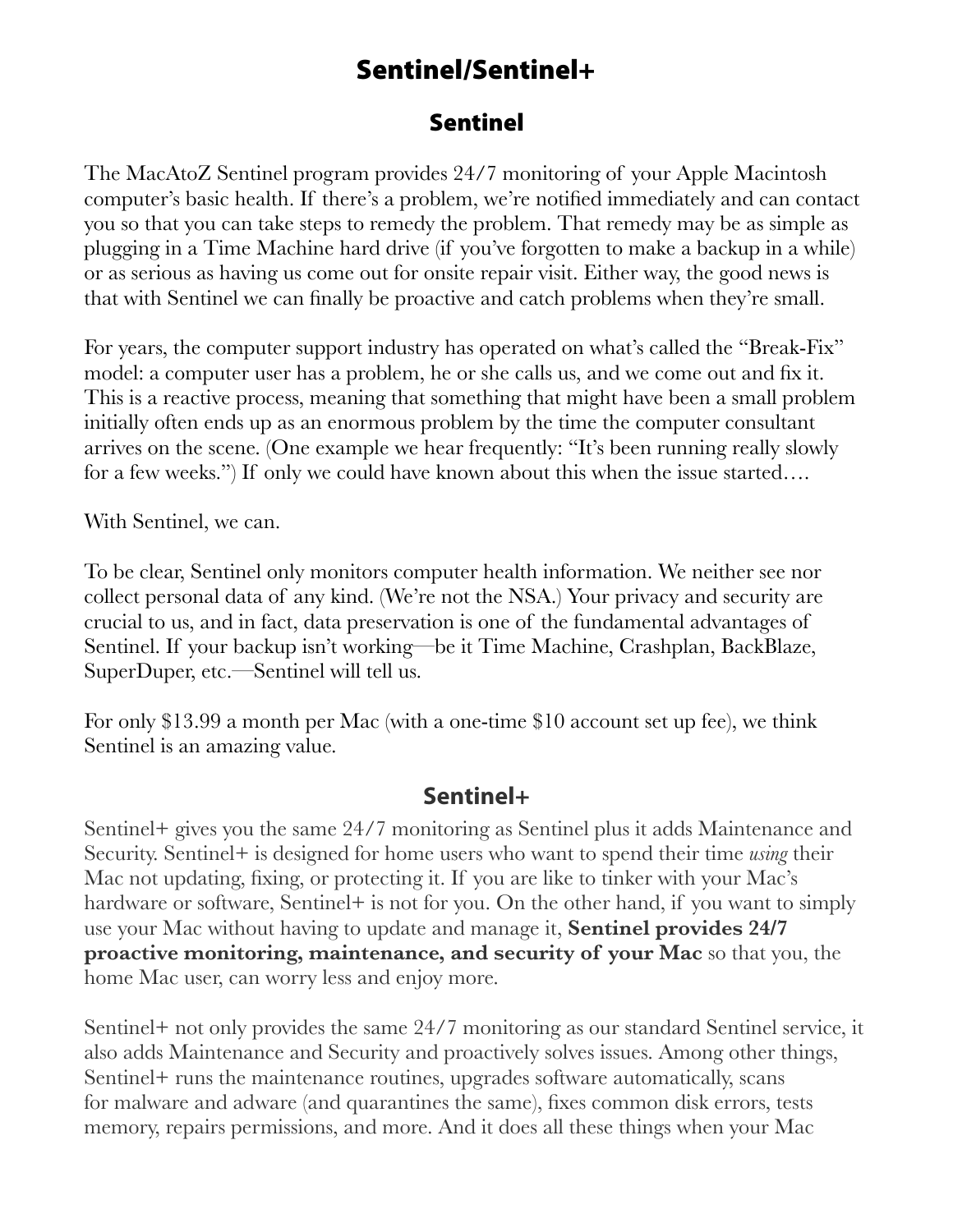is idle—when you logout at night, for example— so that you're not interrupted in the work you want to do.

Sentinel+ is just \$23.99 a month—only \$10 more than our basic Sentinel service. Have a second or third Mac? Add Sentinel + to additional Macs for just \$10 a month each.

## **Sentinel/Sentinel+ Requirements**

– An Intel Mac running Mac OS X 10.6.8 or later.

– An internet connection (high speed internet connection is very useful for Sentinel+ software updates)

## **Sentinel/Sentinel+ Recommendations**

– One of the latest three OS X operating systems (presently Mavericks 10.9, Yosemite 10.10, or El Capitan 10.11). Apple only issues security updates for these versions of OS X. *We cannot maintain the security of your Mac if you are running a different version.*

– Local Time Machine backup and offsite backup (typical cost  $\sim$ \$5/mo). We can set this up for you if needed.

– Virtual Private Network (VPN) service (~\$3/mo) for Mac laptops or desktops that use an untrusted internet connection

## **Who is Sentinel for?**

– Residential clients. (We have separate programs available for businesses.)

## **Who is Sentinel+ for?**

– Residential clients. (We have a separate program for businesses.)

– Clients who just want their Mac to work; they don't want to tinker.

– Clients who want to "do it right" and want the peace of mind that comes with having a professional Information Technology company oversee your computer.

## **Pricing**

– One-time \$10 account set up fee

– Sentinel: \$13.99/month per Mac (billed automatically to any major credit or debit card)

– Sentinel+: \$23.99/month for one Mac (billed automatically to any major credit or debit card)

– Sentinel+ for additional Macs just \$10/month per Mac

– There is no contract. You may quit at any time. Our hope and expectation is that you are fully satisfied with the Sentinel/Sentinel+ service.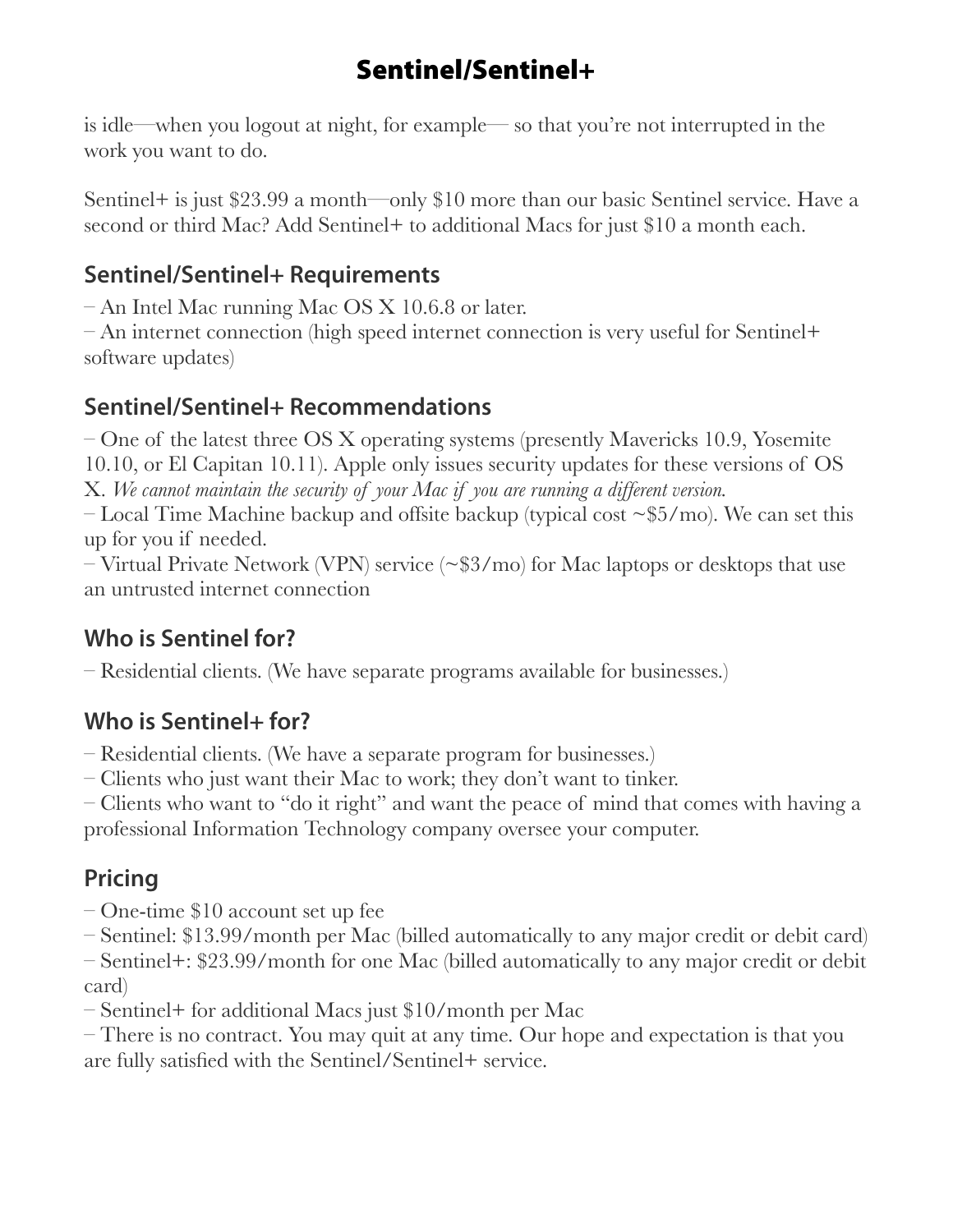#### **Contact Menu**

Sentinel+ offers a Contact Menu that sits in the menu bar toward the upper right corner of the screen. When selected, the Contact Menu appears and offers the following options:

| MacAtoZ LLC                                                                             |
|-----------------------------------------------------------------------------------------|
| Launch Maintenance                                                                      |
| Install or Update Software                                                              |
| Email Support@MacAtoZ.com<br>or call 503-507-0410 to schedule remote<br>support         |
| Launch TeamViewer<br>will download TeamViewer if not installed                          |
| Make credit card payment to MacAtoZ LLC<br>Our secure site takes all major credit cards |

**MacAtoZ LLC:** Launches your web browser and takes you to our web site at [www.MacAtoZ.com.](http://www.MacAtoZ.com)

**Launch Maintenance** (Sentinel+ only): Manually start the Maintenance/Security process in case you want it run before it would normally.

**Install or Update Software** (Sentinel+ only): Will launch Manage Software Update Center.

**Email support@MacAtoZ.com:** Launches Mail and prepares to send a support request to MacAtoZ.

**Launch TeamViewer:** If you're in our Remote Support program you can quickly launch TeamViewer. In not installed, TeamViewer will download.

**Make credit card payment to MacAtoZ LLC:** Takes you to our secure payment processing site. MacAtoZ accepts are major credit and debit cards, including Visa, Mastercard, American Express, and Discover.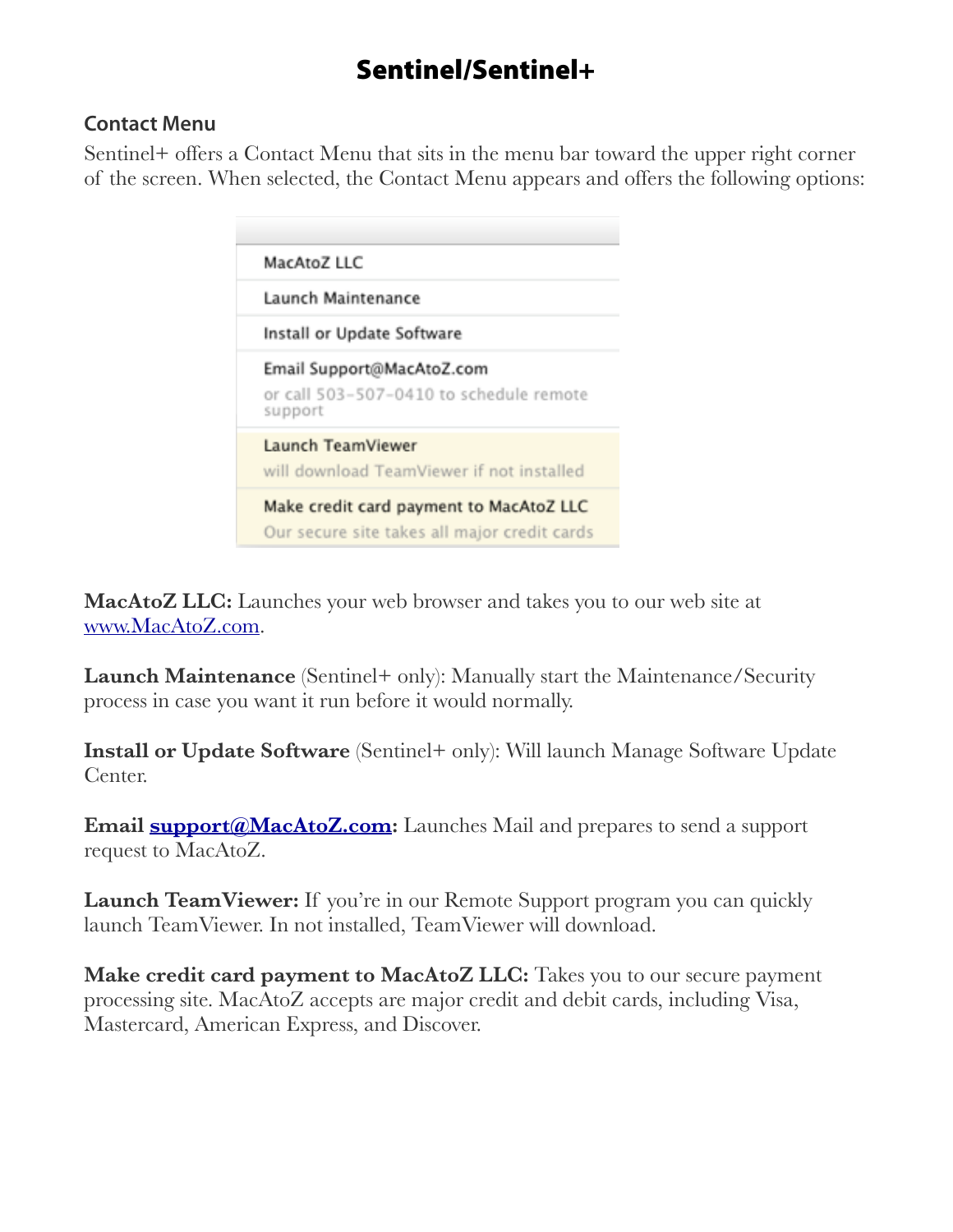### Sentinel Frequently Asked Questions

#### **What gets monitored?**

The list is extensive: backup systems (TimeMachine, Crashplan, Backblaze, Carbon Copy Cloner, etc.), disk drives (disk input/output errors, low disk space, false mounts, etc.), network issues (excessive network errors, computer IP address changes, etc.), system performance (failing laptop batteries, kernel panics, faulty RAM, unscheduled reboots, failed power-on self-tests, etc.), malware, machine demographic information, and more.

#### **Is any personally identifying information monitored or collected?**

No. The only exception might be if you've chosen to name your Mac something like "John Doe's iMac" or something like that. We would see the computer name as part of Sentinel's data collection.

#### **What happens if Sentinel discovers a problem?**

Upon the discovery of a problem, we will be immediately notified. Depending on the nature of the problem we will either email or call you so that the issue can be corrected. Time sensitive issues (hard drive failures, for example) will merit a phone call whereas those that are less time sensitive (say, you've forgotten to plug in your Time Machine backup drive for a week) will get an email.

#### **Do I need to stop working on my Mac so that Sentinel can run?**

Absolutely not. Continue to use your Mac as usual.

#### **Is there a way to check which updates will start the next time I run maintenance?**

Yes. You can go to the Managed Software Update Center via the MacAtoZ Contact Menu that sits in the menu bar toward the upper right corner of the screen. If you click on the Updates section (seen below), you can see which updates are needed and start downloading them.

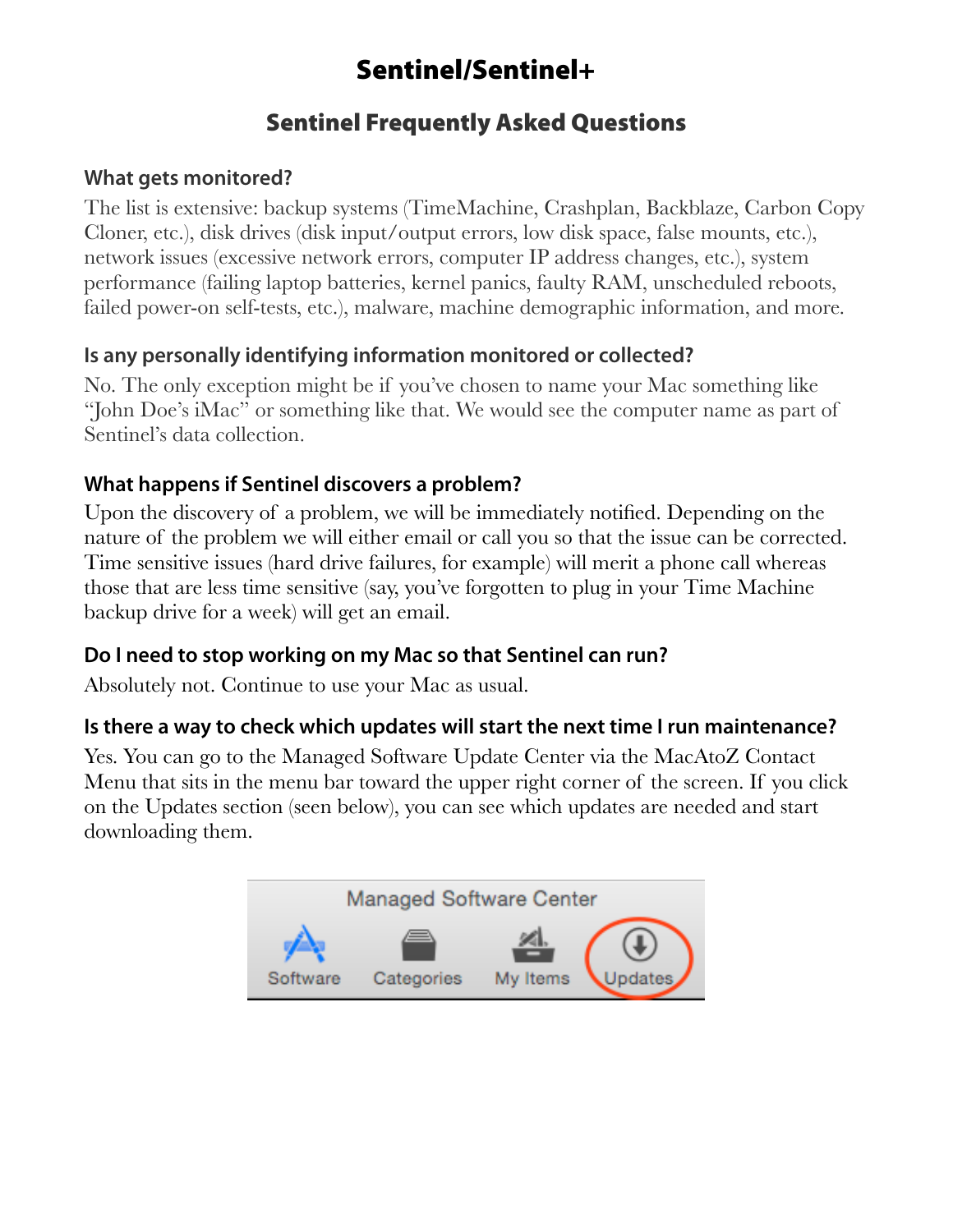## Sentinel+ Frequently Asked Questions

One way Sentinel+ supports your Mac is by regularly doing maintenance on it. Most of these tasks run behind the scenes while your computer is idle.

Some work, however, Sentinel+ cannot do while you are logged in for fear we would interrupt you or lose unsaved work. We only run those when your computer is logged out.



#### **When would I log out?**

Feel free to log out at the end of the day when you have finished working with your Mac.

If you use a laptop, log out (and leave the lid open) when you can—perhaps before going out for lunch, at the end of the day, or before you go to bed

Remember, logging out is not the same as restarting or shutting down. Maintenance may not be able to run in either of those scenarios.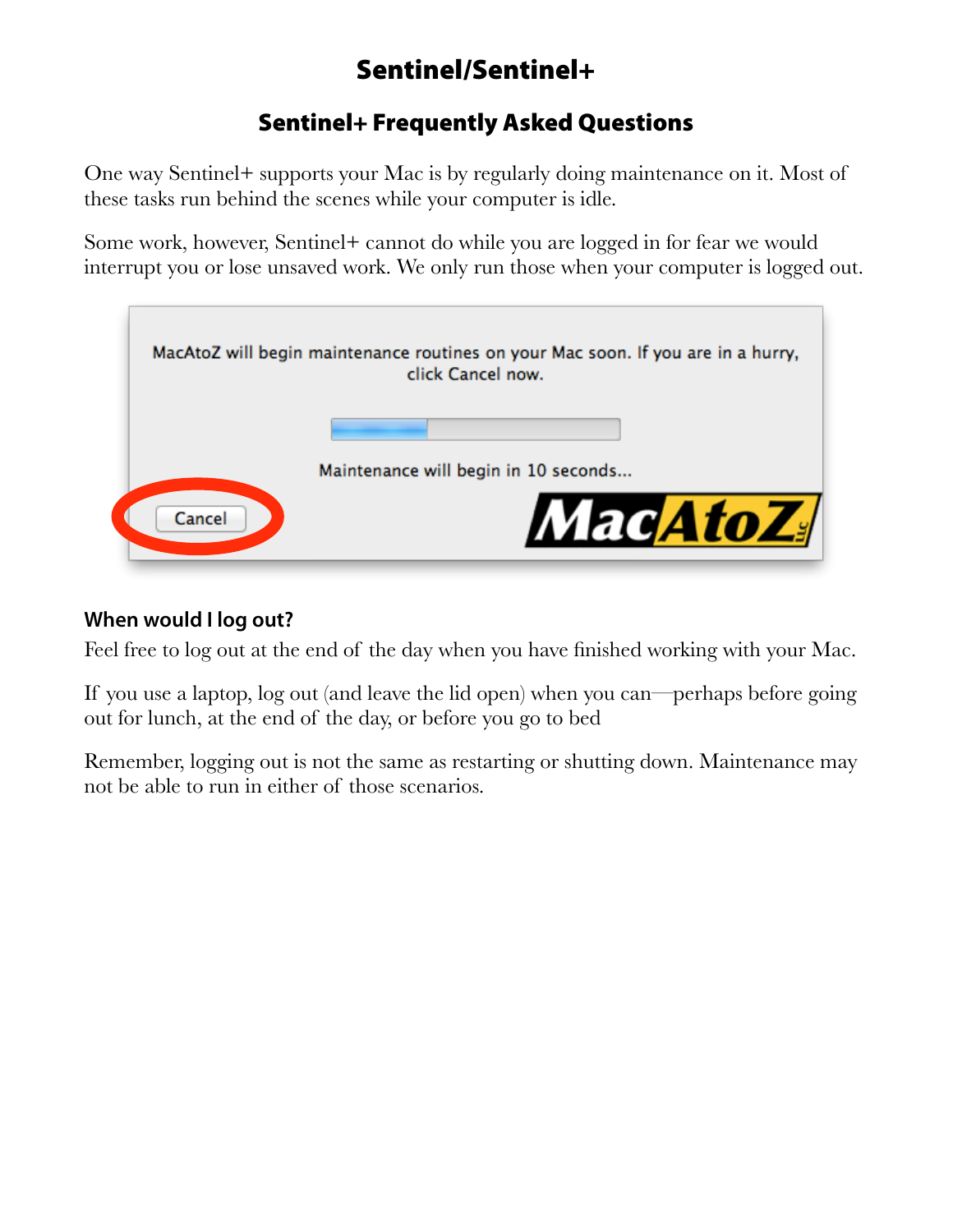### **How do I log out?**

Choose Log Out from the Apple menu. It will ask for confirmation, then proceed to quit all of your programs.



### **What about my open documents? Won't I lose work?**

No. When you log out, applications will ask you to save anything that is left open and unsaved. If you click Cancel, the log out process is stopped.

| Do you want to save the changes you made to<br><b>RFI draft.docx?</b> |                |
|-----------------------------------------------------------------------|----------------|
| Don't Save                                                            | Cancel<br>Save |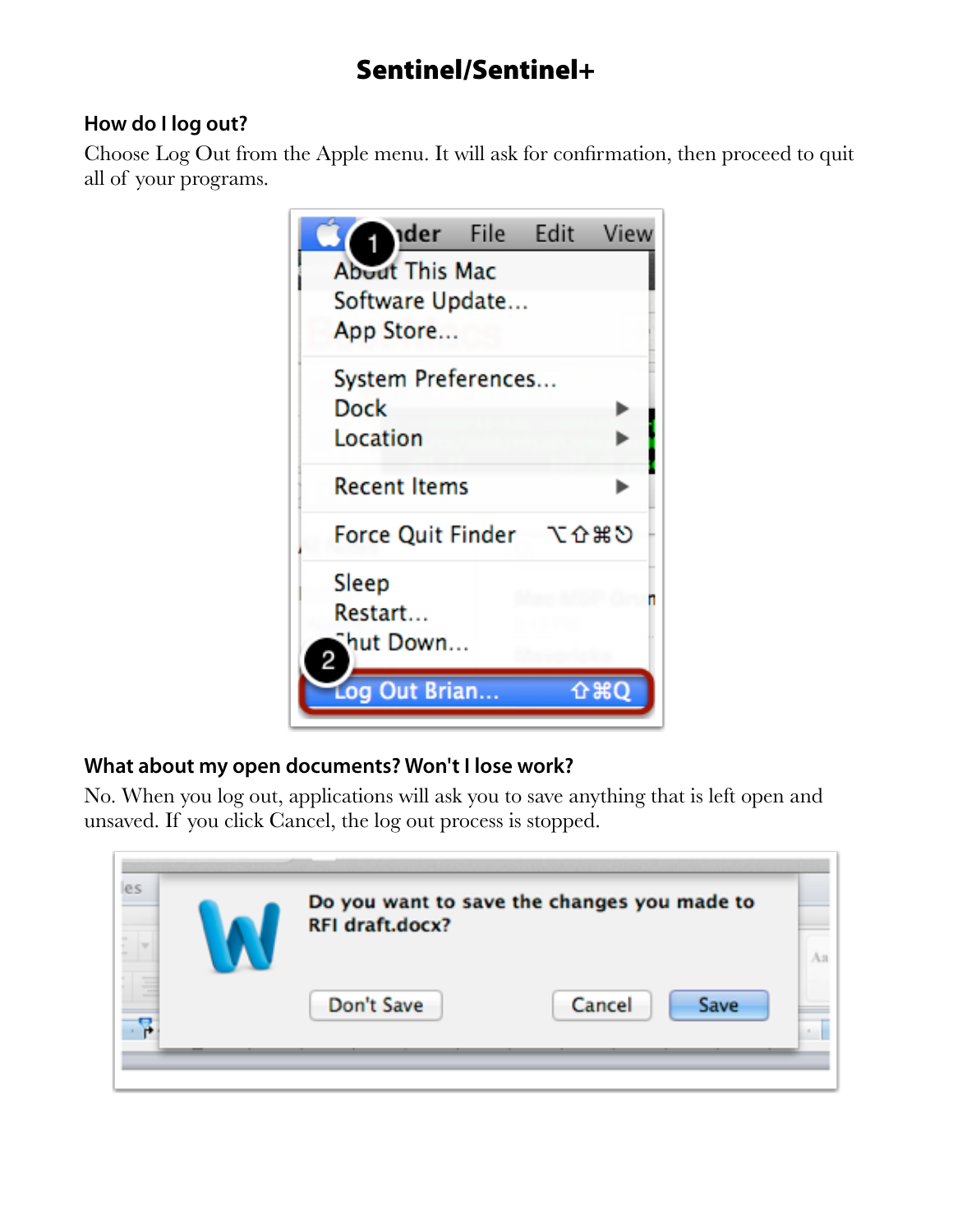#### **How often should I log out?**

We try to run maintenance every day, but it's OK if you can't log out everyday.

#### **When do reminders happen?**

If maintenance has not run in over a week, we start to issue gentle reminders to do so. (We can shut these off if they annoy you.)

We get an alert if maintenance has not run in two weeks and will likely contact you to see if everything is OK.



#### **This one reminder says I have a "disk error" and comes up a lot...**

Our software can detect a certain type of disk failure that, if left unchecked can make your computer unusable. When that happens we ask you to let us run the repair routine ASAP.



### **What if I log off and nothing happens?**

It was probably too soon to run maintenance again. We don't run it at every logout—at most once per day.